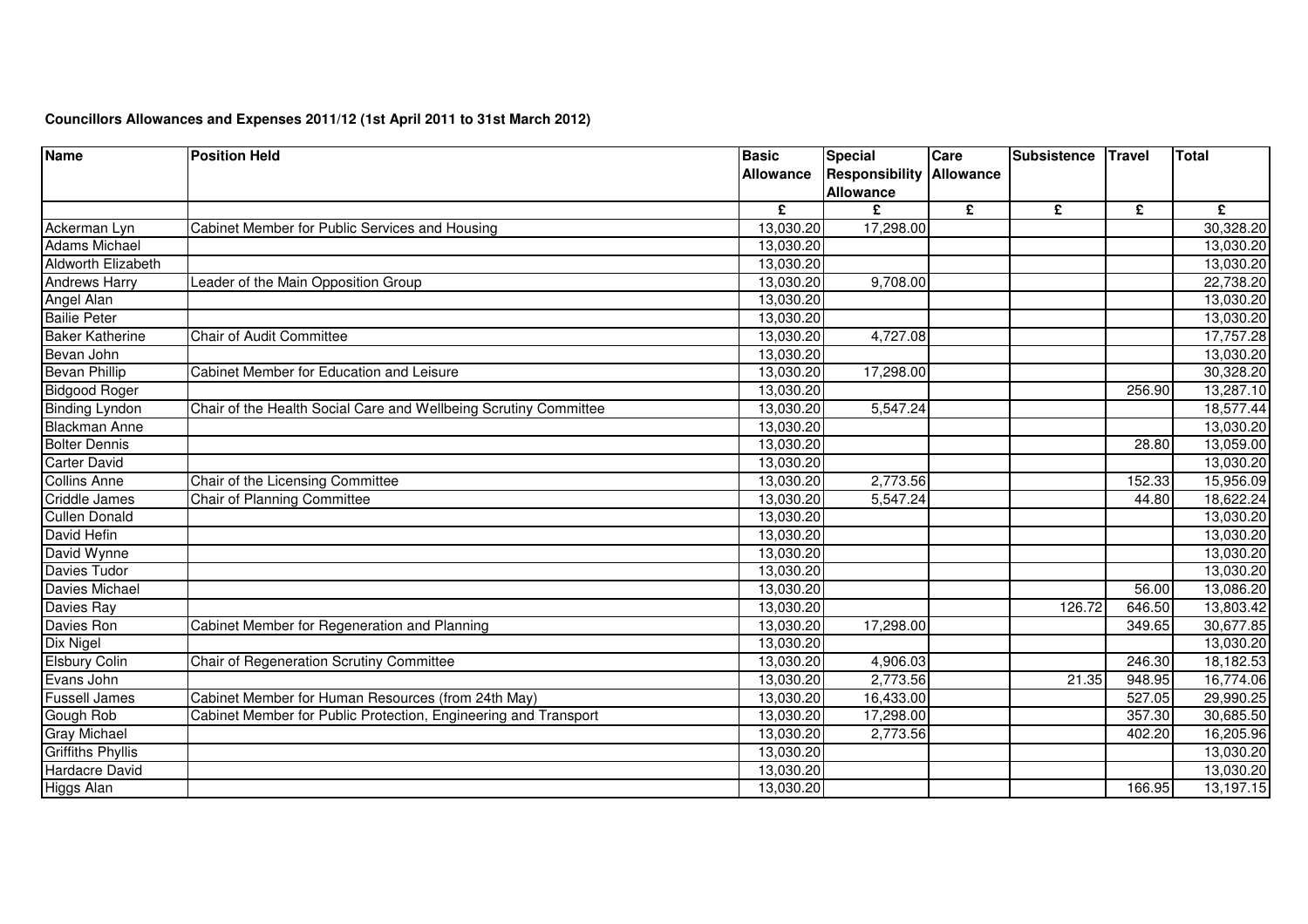| <b>Hobbs Colin</b>      | Cabinet Member for Performance, Property and Asset Management                | 13,030.20 | 17,298.00 |        |       | 213.60 | 30,541.80 |
|-------------------------|------------------------------------------------------------------------------|-----------|-----------|--------|-------|--------|-----------|
| Hughes Graham           |                                                                              | 13,030.20 |           |        |       | 8.60   | 13,038.80 |
| Hughes Lynne            |                                                                              | 13,030.20 | 5,547.24  | 841.88 |       | 262.95 | 19,682.27 |
| James Ken               |                                                                              | 13,030.20 |           |        |       | 270.00 | 13,300.20 |
| James Martyn            |                                                                              | 13,030.20 |           |        |       |        | 13,030.20 |
| Jenkins Stan            |                                                                              | 13,030.20 |           |        | 13.66 | 594.10 | 13,637.96 |
| Jenkins Vera            |                                                                              | 13,030.20 | 12,906.22 |        | 18.62 | 155.35 | 26,110.39 |
| Jones Gerald            |                                                                              | 13,030.20 |           |        |       | 278.55 | 13,308.75 |
| Jones Janet             |                                                                              | 13,030.20 |           |        |       |        | 13,030.20 |
| Kent Stephen            |                                                                              | 13,030.20 |           |        |       | 21.60  | 13,051.80 |
| Lloyd Keith             |                                                                              | 13,030.20 |           |        |       | 294.30 | 13,324.50 |
| Mann Colin              | Deputy Leader and Cabinet Member for Finance, Procurement and Sustainability | 13,030.20 | 18,772.25 |        | 25.60 | 816.45 | 32,644.50 |
| Newman Mark             | Chair of Licensing Committee                                                 | 13,030.20 | 2,773.56  |        |       |        | 15,803.76 |
| Oliver Gaynor           |                                                                              | 13,030.20 |           |        |       |        | 13,030.20 |
| Parker Malcolm          |                                                                              | 13,030.20 |           |        |       |        | 13,030.20 |
| Passmore Rhianon        |                                                                              | 13,030.20 |           |        |       |        | 13,030.20 |
| Poole David             |                                                                              | 13,030.20 |           |        |       | 164.00 | 13,194.20 |
| Potter Rosa             |                                                                              | 13,030.20 |           |        |       | 41.40  | 13,071.60 |
| <b>Preece Denver</b>    | Chair of Licensing Committee                                                 | 13,030.20 | 2,773.56  |        |       | 169.80 | 15,973.56 |
| <b>Presley Kay</b>      |                                                                              | 13,030.20 |           |        |       |        | 13,030.20 |
| <b>Prew Michael</b>     | Chair of Living Environment Scrutiny Committee                               | 13,030.20 | 5,547.24  |        |       |        | 18,577.44 |
| <b>Price Dianne</b>     |                                                                              | 13,030.20 |           |        |       |        | 13,030.20 |
| <b>Pritchard Allan</b>  | Leader of Council (from 24th May 2011). Formerly Deputy Leader.              | 13,030.20 | 32,295.11 |        |       |        | 45,325.31 |
| <b>Pritchard Judith</b> | <b>Cabinet Member for Social Services</b>                                    | 13,030.20 | 17,298.00 |        |       |        | 30,328.20 |
| Pugh Richard            |                                                                              | 13,030.20 |           |        |       |        | 13,030.20 |
| Rees David              |                                                                              | 13,030.20 |           |        |       |        | 13,030.20 |
| Rees Les                |                                                                              | 13,030.20 |           |        |       | 13.00  | 13,043.20 |
| Reynolds Keith          |                                                                              | 13,030.20 |           |        |       | 228.00 | 13,258.20 |
| Roberts John            |                                                                              | 13,030.20 |           |        |       |        | 13,030.20 |
| Sargent Margaret        | Deputy Mayor                                                                 | 13,030.20 | 4,404.87  |        |       | 213.60 | 17,648.67 |
| *Simmonds Graham        |                                                                              | 11,998.65 |           |        |       |        | 11,998.65 |
| Smallman Keith          |                                                                              | 13,030.20 |           |        |       |        | 13,030.20 |
| Taylor John             | Chair of Policy and Resources Scrutiny Committee                             | 13,030.20 | 5,547.24  |        |       |        | 18,577.44 |
| <b>Toomer Betty</b>     |                                                                              | 13,030.20 |           |        |       | 39.20  | 13,069.40 |
| <b>Tucker Marlene</b>   |                                                                              | 13,030.20 |           |        |       |        | 13,030.20 |
| Whittle Lindsay**       | Leader of Council (until 24th May 2011).                                     | 2,823.21  | 5,115.14  |        |       | 129.60 | 8,067.95  |
| <b>Williams Allen</b>   |                                                                              | 13,030.20 |           |        |       | 128.05 | 13,158.25 |
| <b>Williams Linda</b>   |                                                                              | 13,030.20 |           |        |       | 482.80 | 13,513.00 |